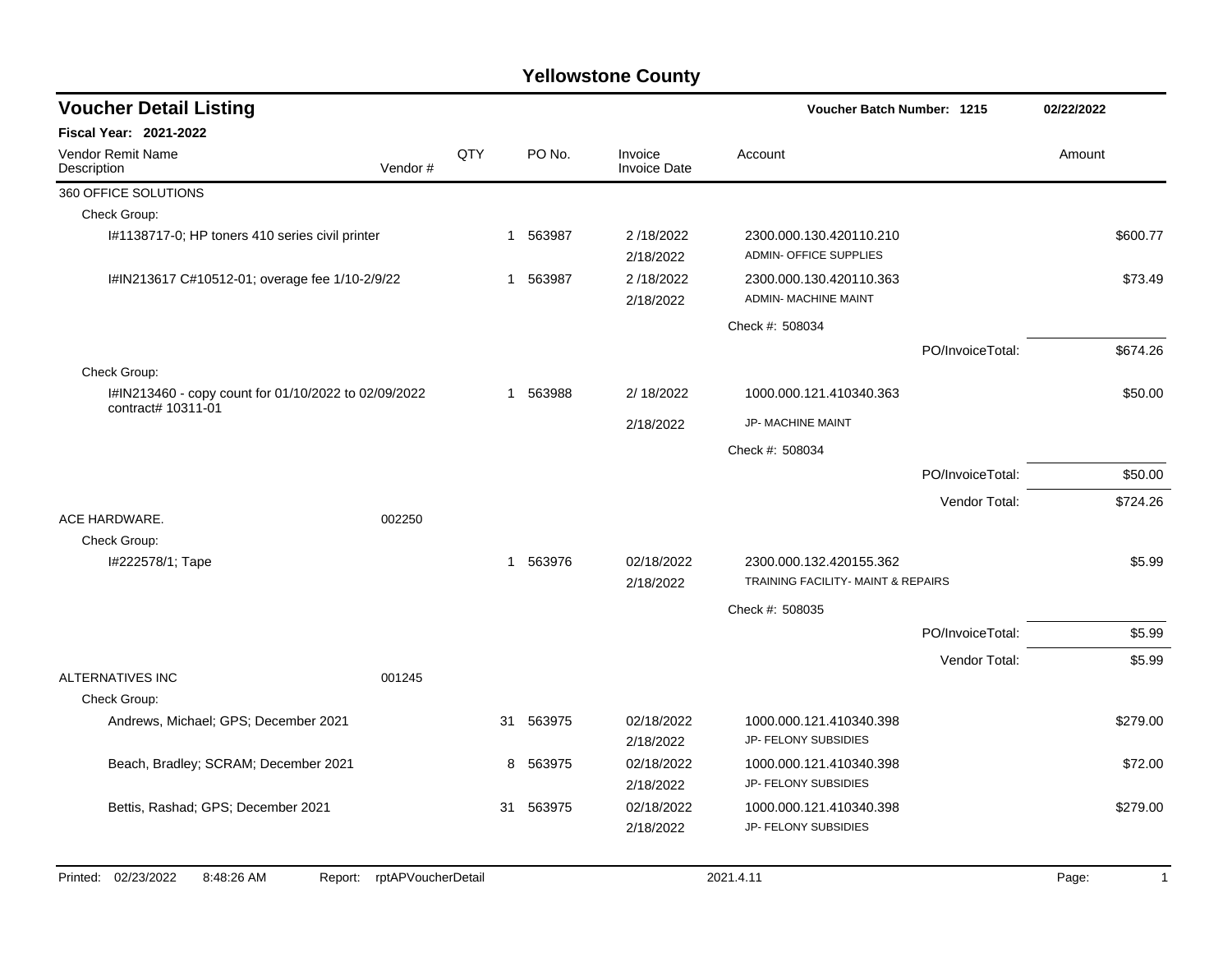| <b>Voucher Detail Listing</b>            |         | <b>Voucher Batch Number: 1215</b> | 02/22/2022 |                                |                                                 |          |
|------------------------------------------|---------|-----------------------------------|------------|--------------------------------|-------------------------------------------------|----------|
| Fiscal Year: 2021-2022                   |         |                                   |            |                                |                                                 |          |
| <b>Vendor Remit Name</b><br>Description  | Vendor# | QTY                               | PO No.     | Invoice<br><b>Invoice Date</b> | Account                                         | Amount   |
| Birdinground, Kyle; SCRAM; December 2021 |         |                                   | 31 563975  | 02/18/2022<br>2/18/2022        | 1000.000.121.410340.398<br>JP- FELONY SUBSIDIES | \$279.00 |
| Bradley, Bobbi; GPS; December 2021       |         | 31                                | 563975     | 02/18/2022<br>2/18/2022        | 1000.000.121.410340.398<br>JP- FELONY SUBSIDIES | \$279.00 |
| Brown, Lashawn; GPS; December 2021       |         | 18                                | 563975     | 02/18/2022<br>2/18/2022        | 1000.000.121.410340.398<br>JP- FELONY SUBSIDIES | \$162.00 |
| Buckman, Adrian; GPS; December 2021      |         | 31                                | 563975     | 02/18/2022<br>2/18/2022        | 1000.000.121.410340.398<br>JP- FELONY SUBSIDIES | \$279.00 |
| Carmichael, Alden; GPS; December 2021    |         |                                   | 31 563975  | 02/18/2022<br>2/18/2022        | 1000.000.121.410340.398<br>JP- FELONY SUBSIDIES | \$279.00 |
| Chidester, Miranda; GPS; December 2021   |         | 31                                | 563975     | 02/18/2022<br>2/18/2022        | 1000.000.121.410340.398<br>JP- FELONY SUBSIDIES | \$279.00 |
| Church, Tressa; GPS; December 2021       |         |                                   | 31 563975  | 02/18/2022<br>2/18/2022        | 1000.000.121.410340.398<br>JP- FELONY SUBSIDIES | \$279.00 |
| Cinclair, Robert; SCRAM; December 2021   |         |                                   | 31 563975  | 02/18/2022<br>2/18/2022        | 1000.000.121.410340.398<br>JP- FELONY SUBSIDIES | \$279.00 |
| Cumber, Anthony; SCRAM; December 2021    |         |                                   | 31 563975  | 02/18/2022<br>2/18/2022        | 1000.000.121.410340.398<br>JP- FELONY SUBSIDIES | \$279.00 |
| Dawkins, Michael: GPS: December 2021     |         | 29                                | 563975     | 02/18/2022<br>2/18/2022        | 1000.000.121.410340.398<br>JP- FELONY SUBSIDIES | \$261.00 |
| Enochs, John; SCRAM; December 2021       |         |                                   | 25 563975  | 02/18/2022<br>2/18/2022        | 1000.000.121.410340.398<br>JP- FELONY SUBSIDIES | \$225.00 |
| Evans, Christopher; GPS; December 2021   |         | 28                                | 563975     | 02/18/2022<br>2/18/2022        | 1000.000.121.410340.398<br>JP- FELONY SUBSIDIES | \$252.00 |
| Eves, Jared; GPS; December 2021          |         | 1                                 | 563975     | 02/18/2022<br>2/18/2022        | 1000.000.121.410340.398<br>JP- FELONY SUBSIDIES | \$9.00   |
| Farmer, Latasha; GPS; December 2021      |         | 31                                | 563975     | 02/18/2022<br>2/18/2022        | 1000.000.121.410340.398<br>JP- FELONY SUBSIDIES | \$279.00 |
| Glumbik, Trevor; GPS; December 2021      |         | 10                                | 563975     | 02/18/2022<br>2/18/2022        | 1000.000.121.410340.398<br>JP- FELONY SUBSIDIES | \$90.00  |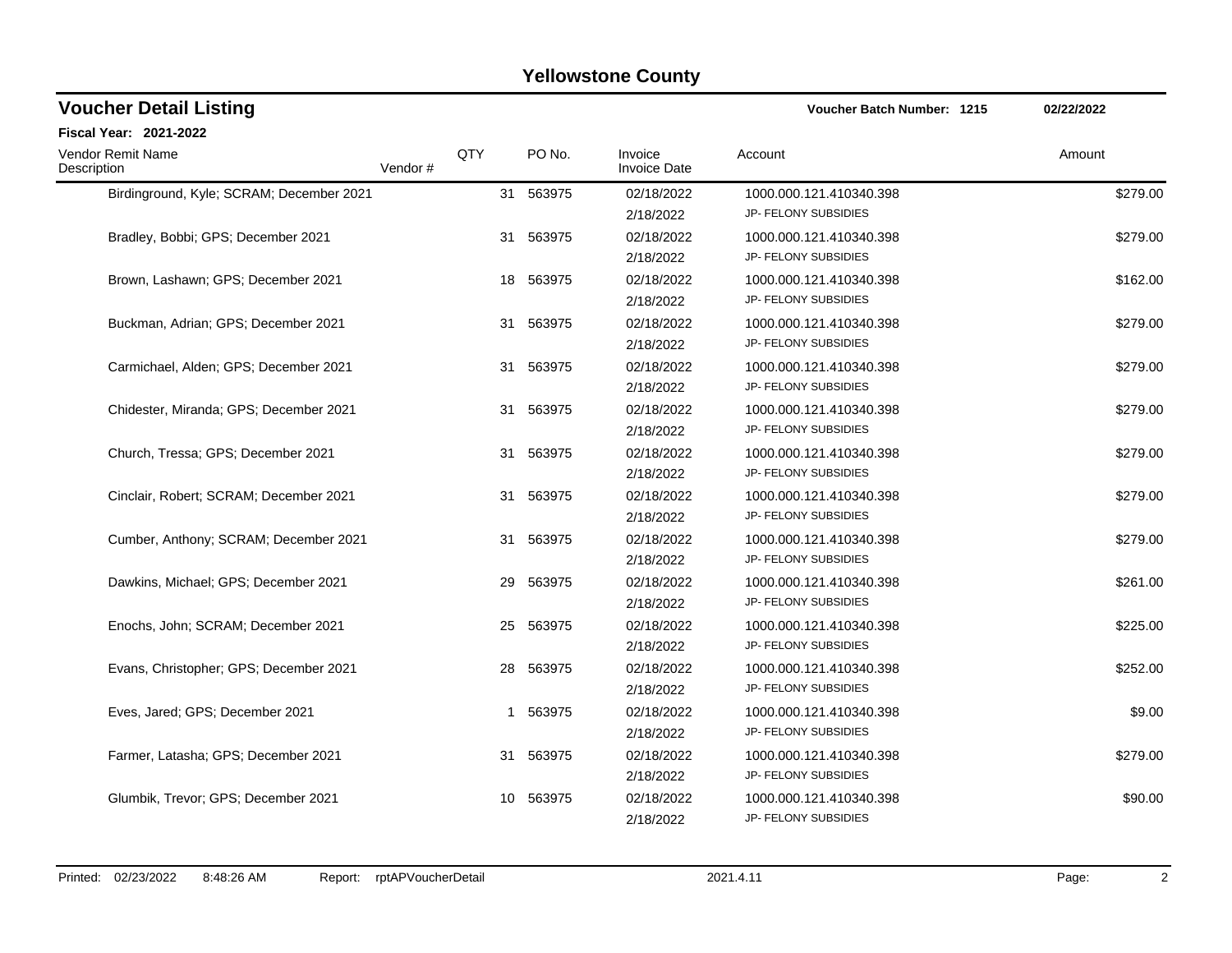| <b>Voucher Detail Listing</b>               |         | <b>Voucher Batch Number: 1215</b> | 02/22/2022 |                                |                                                 |          |
|---------------------------------------------|---------|-----------------------------------|------------|--------------------------------|-------------------------------------------------|----------|
| Fiscal Year: 2021-2022                      |         |                                   |            |                                |                                                 |          |
| <b>Vendor Remit Name</b><br>Description     | Vendor# | QTY                               | PO No.     | Invoice<br><b>Invoice Date</b> | Account                                         | Amount   |
| Guiot, Paul; GPS; December 2021             |         |                                   | 31 563975  | 02/18/2022<br>2/18/2022        | 1000.000.121.410340.398<br>JP- FELONY SUBSIDIES | \$279.00 |
| Hayes, Rodney; Remote Breath; December 2021 |         | 15                                | 563975     | 02/18/2022<br>2/18/2022        | 1000.000.121.410340.398<br>JP- FELONY SUBSIDIES | \$97.50  |
| Hayes, Rodney; SCRAM; December 2021         |         | 16                                | 563975     | 02/18/2022<br>2/18/2022        | 1000.000.121.410340.398<br>JP- FELONY SUBSIDIES | \$144.00 |
| Hegel, Cody; GPS; December 2021             |         | 21                                | 563975     | 02/18/2022<br>2/18/2022        | 1000.000.121.410340.398<br>JP- FELONY SUBSIDIES | \$189.00 |
| Hemming, Zachary; GPS; December 2021        |         |                                   | 31 563975  | 02/18/2022<br>2/18/2022        | 1000.000.121.410340.398<br>JP- FELONY SUBSIDIES | \$279.00 |
| Hernandez, Sydney; GPS; December 2021       |         | 31                                | 563975     | 02/18/2022<br>2/18/2022        | 1000.000.121.410340.398<br>JP- FELONY SUBSIDIES | \$279.00 |
| Hudson, Lydia; SCRAM; December 2021         |         |                                   | 31 563975  | 02/18/2022<br>2/18/2022        | 1000.000.121.410340.398<br>JP- FELONY SUBSIDIES | \$279.00 |
| Johnson, Arno; GPS; December 2021           |         |                                   | 31 563975  | 02/18/2022<br>2/18/2022        | 1000.000.121.410340.398<br>JP- FELONY SUBSIDIES | \$279.00 |
| Lapp, Dustin; GPS; December 2021            |         |                                   | 31 563975  | 02/18/2022<br>2/18/2022        | 1000.000.121.410340.398<br>JP- FELONY SUBSIDIES | \$279.00 |
| Laughery, Preston; GPS; December 2021       |         |                                   | 31 563975  | 02/18/2022<br>2/18/2022        | 1000.000.121.410340.398<br>JP- FELONY SUBSIDIES | \$279.00 |
| Limberhand, Douglas; SCRAM; December 2021   |         |                                   | 31 563975  | 02/18/2022<br>2/18/2022        | 1000.000.121.410340.398<br>JP- FELONY SUBSIDIES | \$279.00 |
| Link, Kyle; GPS; December 2021              |         |                                   | 31 563975  | 02/18/2022<br>2/18/2022        | 1000.000.121.410340.398<br>JP- FELONY SUBSIDIES | \$279.00 |
| Mapel, Jeffrey; GPS; December 2021          |         | 31                                | 563975     | 02/18/2022<br>2/18/2022        | 1000.000.121.410340.398<br>JP- FELONY SUBSIDIES | \$279.00 |
| Marceau, Alvina; SCRAM; December 2021       |         | 31                                | 563975     | 02/18/2022<br>2/18/2022        | 1000.000.121.410340.398<br>JP- FELONY SUBSIDIES | \$279.00 |
| Mascarena, Frank: GPS; December 2021        |         | 31                                | 563975     | 02/18/2022<br>2/18/2022        | 1000.000.121.410340.398<br>JP- FELONY SUBSIDIES | \$279.00 |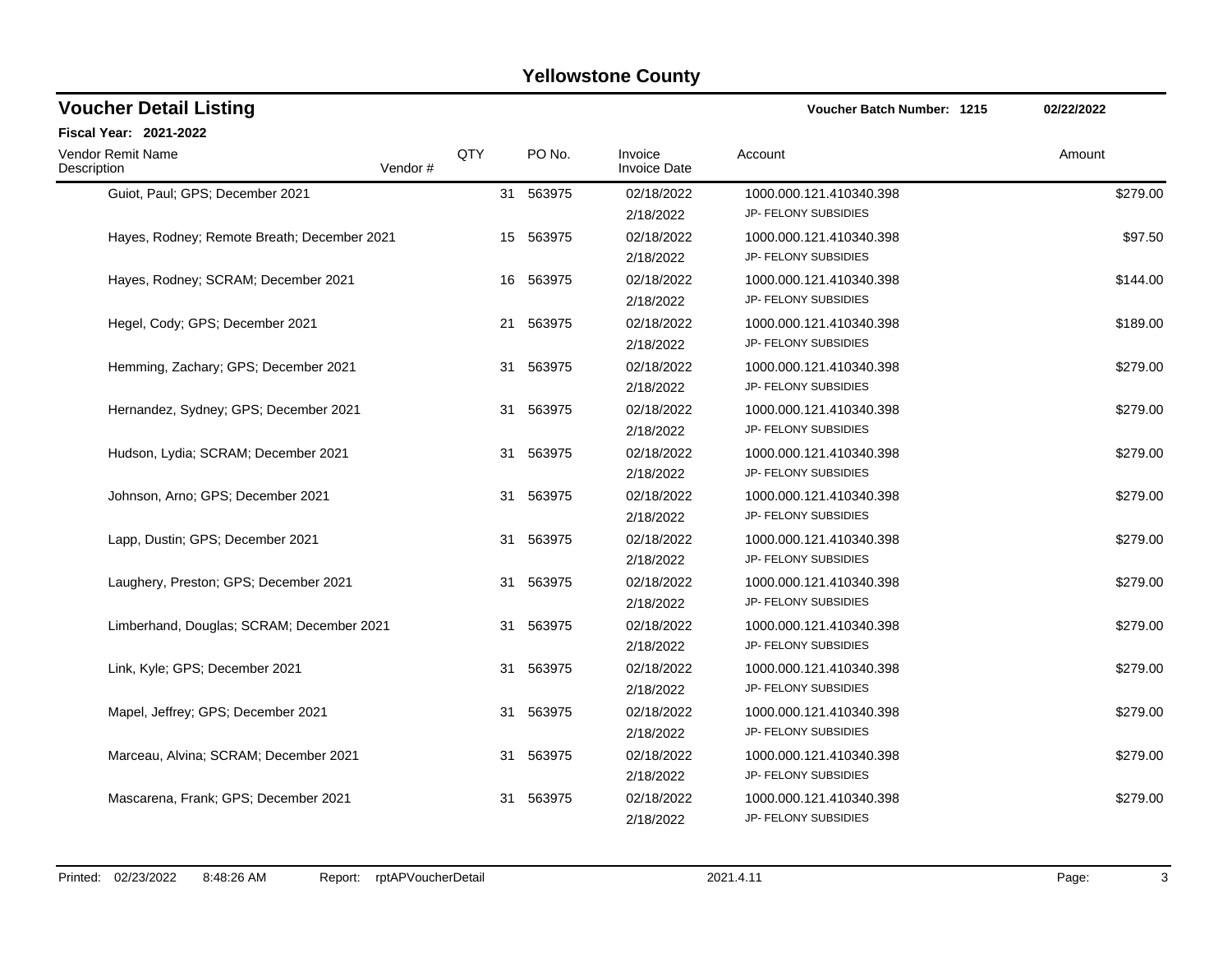| <b>Voucher Detail Listing</b>                  |         | <b>Voucher Batch Number: 1215</b> | 02/22/2022 |                                |                                                        |          |
|------------------------------------------------|---------|-----------------------------------|------------|--------------------------------|--------------------------------------------------------|----------|
| Fiscal Year: 2021-2022                         |         |                                   |            |                                |                                                        |          |
| <b>Vendor Remit Name</b><br>Description        | Vendor# | QTY                               | PO No.     | Invoice<br><b>Invoice Date</b> | Account                                                | Amount   |
| Mcelroy, Urchel; GPS; December 2021            |         |                                   | 31 563975  | 02/18/2022<br>2/18/2022        | 1000.000.121.410340.398<br>JP- FELONY SUBSIDIES        | \$279.00 |
| McKeen, Christopher; GPS; December 2021        |         | 31                                | 563975     | 02/18/2022<br>2/18/2022        | 1000.000.121.410340.398<br>JP- FELONY SUBSIDIES        | \$279.00 |
| Moats, Robert; GPS; December 2021              |         |                                   | 2 563975   | 02/18/2022<br>2/18/2022        | 1000.000.121.410340.398<br>JP- FELONY SUBSIDIES        | \$18.00  |
| Moats, Robert; GPS; December 2021              |         |                                   | 4 563975   | 02/18/2022<br>2/18/2022        | 1000.000.121.410340.398<br>JP- FELONY SUBSIDIES        | \$36.00  |
| New, Andrew; GPS; December 2021                |         |                                   | 3 563975   | 02/18/2022<br>2/18/2022        | 1000.000.121.410340.398<br>JP- FELONY SUBSIDIES        | \$27.00  |
| Nieskens, Kendra; Remote Breath; December 2021 |         | 31                                | 563975     | 02/18/2022<br>2/18/2022        | 1000.000.121.410340.398<br>JP- FELONY SUBSIDIES        | \$201.50 |
| Northam, Michael; GPS; December 2021           |         |                                   | 31 563975  | 02/18/2022<br>2/18/2022        | 1000.000.121.410340.398<br>JP- FELONY SUBSIDIES        | \$279.00 |
| Ortiz Zavala, Jennifer; GPS; December 2021     |         |                                   | 3 563975   | 02/18/2022<br>2/18/2022        | 1000.000.121.410340.398<br>JP- FELONY SUBSIDIES        | \$27.00  |
| Otherbull, Cameron; GPS; December 2021         |         | 9                                 | 563975     | 02/18/2022<br>2/18/2022        | 1000.000.121.410340.398<br>JP- FELONY SUBSIDIES        | \$81.00  |
| Park, Sehna; Remote Breath; December 2021      |         | 8                                 | 563975     | 02/18/2022<br>2/18/2022        | 1000.000.121.410340.398<br>JP- FELONY SUBSIDIES        | \$52.00  |
| Perez, Richard; GPS; December 2021             |         |                                   | 31 563975  | 02/18/2022<br>2/18/2022        | 1000.000.121.410340.398<br>JP- FELONY SUBSIDIES        | \$279.00 |
| Pickett, Jordan; SCRAM; December 2021          |         |                                   | 31 563975  | 02/18/2022<br>2/18/2022        | 1000.000.121.410340.398<br>JP- FELONY SUBSIDIES        | \$279.00 |
| Realbird, Cecile; SCRAM; December 2021         |         | 24                                | 563975     | 02/18/2022<br>2/18/2022        | 1000.000.121.410340.398<br>JP- FELONY SUBSIDIES        | \$216.00 |
| Rehard, Gabriealla; GPS; December 2021         |         | 14                                | 563975     | 02/18/2022<br>2/18/2022        | 1000.000.121.410340.398<br>JP- FELONY SUBSIDIES        | \$126.00 |
| Rein, Tammy; GPS; December 2021                |         | 8                                 | 563975     | 02/18/2022<br>2/18/2022        | 1000.000.121.410340.398<br><b>JP- FELONY SUBSIDIES</b> | \$72.00  |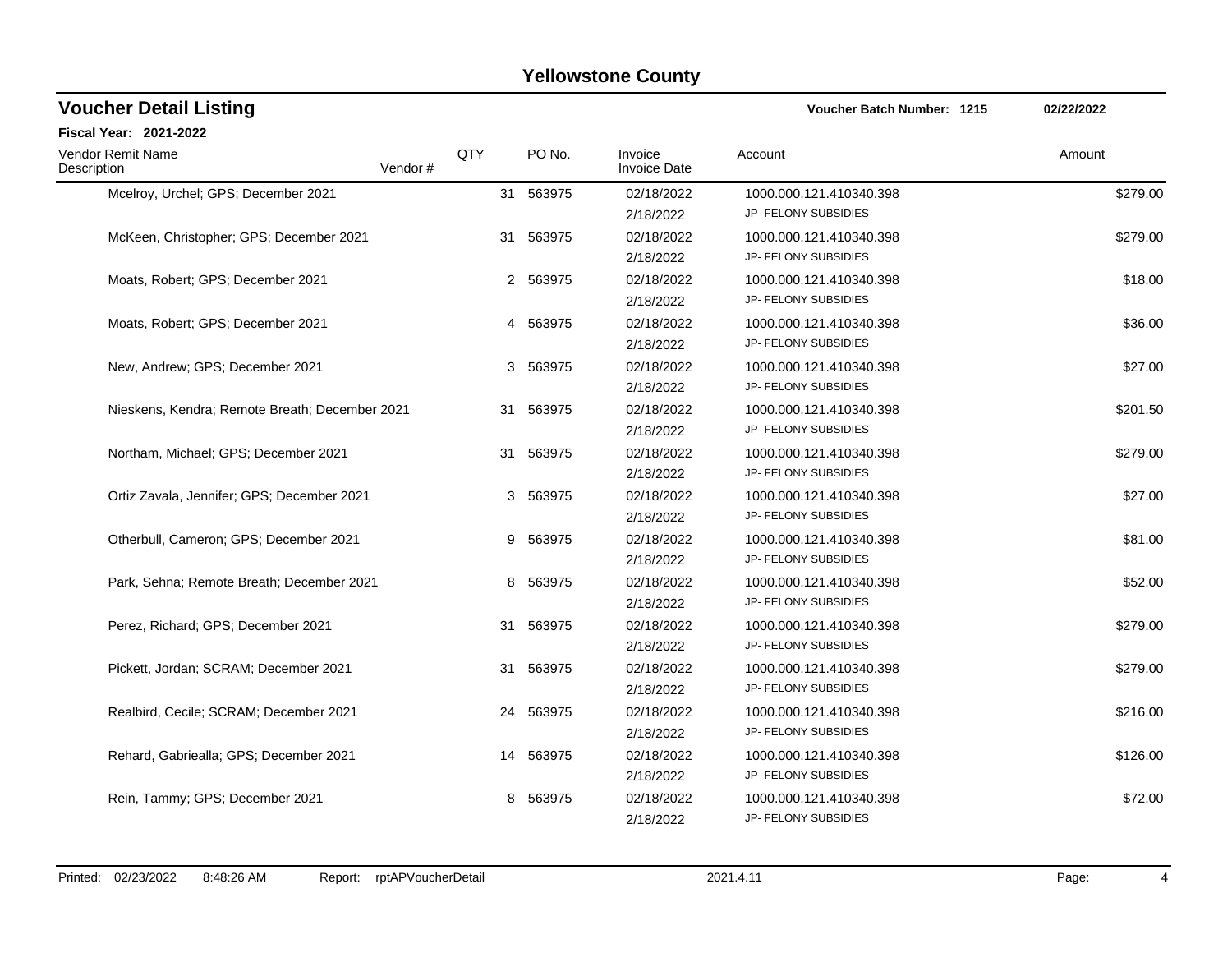| <b>Voucher Detail Listing</b>           |         |     |           |                                | <b>Voucher Batch Number: 1215</b>               | 02/22/2022 |
|-----------------------------------------|---------|-----|-----------|--------------------------------|-------------------------------------------------|------------|
| Fiscal Year: 2021-2022                  |         |     |           |                                |                                                 |            |
| <b>Vendor Remit Name</b><br>Description | Vendor# | QTY | PO No.    | Invoice<br><b>Invoice Date</b> | Account                                         | Amount     |
| Ricker, Sanaa; GPS; December 2021       |         |     | 31 563975 | 02/18/2022<br>2/18/2022        | 1000.000.121.410340.398<br>JP- FELONY SUBSIDIES | \$279.00   |
| Rykowski, Aayonna; GPS; December 2021   |         | 10  | 563975    | 02/18/2022<br>2/18/2022        | 1000.000.121.410340.398<br>JP- FELONY SUBSIDIES | \$90.00    |
| Snow, Mellissa; SCRAM; December 2021    |         |     | 23 563975 | 02/18/2022<br>2/18/2022        | 1000.000.121.410340.398<br>JP- FELONY SUBSIDIES | \$207.00   |
| Spang, Cleve; SCRAM; December 2021      |         |     | 9 563975  | 02/18/2022<br>2/18/2022        | 1000.000.121.410340.398<br>JP- FELONY SUBSIDIES | \$81.00    |
| Sparks, Brianna; SCRAM; December 2021   |         |     | 16 563975 | 02/18/2022<br>2/18/2022        | 1000.000.121.410340.398<br>JP- FELONY SUBSIDIES | \$144.00   |
| Stewart, Marlin; SCRAM; December 2021   |         | 31  | 563975    | 02/18/2022<br>2/18/2022        | 1000.000.121.410340.398<br>JP- FELONY SUBSIDIES | \$279.00   |
| Thompson, Rodney; GPS; December 2021    |         |     | 9 563975  | 02/18/2022<br>2/18/2022        | 1000.000.121.410340.398<br>JP- FELONY SUBSIDIES | \$81.00    |
| Torres, Michael; GPS; December 2021     |         |     | 18 563975 | 02/18/2022<br>2/18/2022        | 1000.000.121.410340.398<br>JP- FELONY SUBSIDIES | \$162.00   |
| Wall, Cain; GPS; December 2021          |         |     | 12 563975 | 02/18/2022<br>2/18/2022        | 1000.000.121.410340.398<br>JP- FELONY SUBSIDIES | \$108.00   |
| Werhonig, William; GPS; December 2021   |         | 31  | 563975    | 02/18/2022<br>2/18/2022        | 1000.000.121.410340.398<br>JP- FELONY SUBSIDIES | \$279.00   |
| White, Jason; GPS; December 2021        |         |     | 31 563975 | 02/18/2022<br>2/18/2022        | 1000.000.121.410340.398<br>JP- FELONY SUBSIDIES | \$279.00   |
| Wight, Steven; GPS; December 2021       |         | 31  | 563975    | 02/18/2022<br>2/18/2022        | 1000.000.121.410340.398<br>JP- FELONY SUBSIDIES | \$279.00   |
| Williams, Dalton; GPS; December 2021    |         | 31  | 563975    | 02/18/2022<br>2/18/2022        | 1000.000.121.410340.398<br>JP- FELONY SUBSIDIES | \$279.00   |
| Winkler, Keith; GPS; December 2021      |         | 21  | 563975    | 02/18/2022<br>2/18/2022        | 1000.000.121.410340.398<br>JP- FELONY SUBSIDIES | \$189.00   |
| Wold, Heather; GPS; December 2021       |         | 17  | 563975    | 02/18/2022<br>2/18/2022        | 1000.000.121.410340.398<br>JP- FELONY SUBSIDIES | \$153.00   |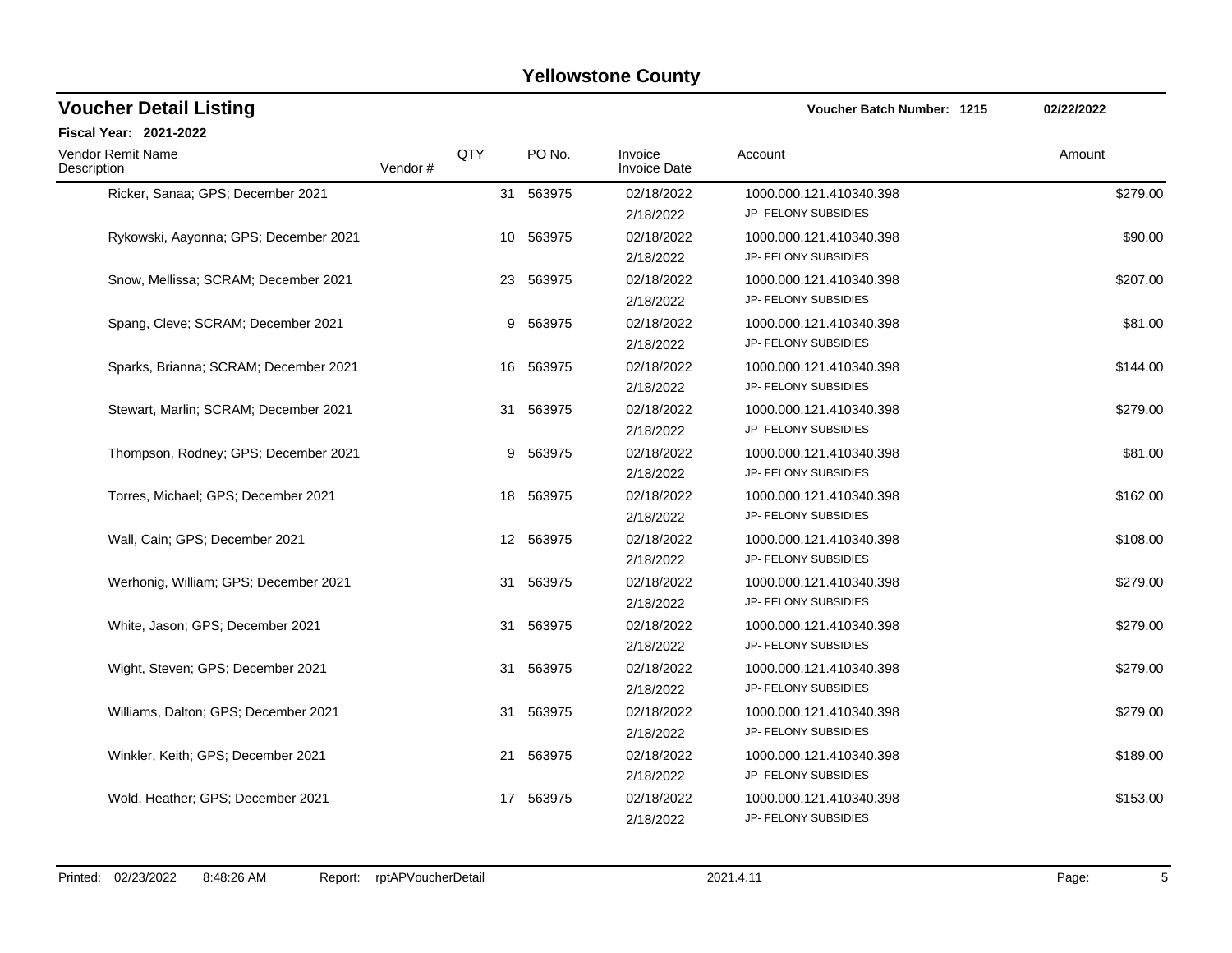| <b>Voucher Detail Listing</b>                   |                    |                      |           |                                | Voucher Batch Number: 1215                                | 02/22/2022  |
|-------------------------------------------------|--------------------|----------------------|-----------|--------------------------------|-----------------------------------------------------------|-------------|
| Fiscal Year: 2021-2022                          |                    |                      |           |                                |                                                           |             |
| Vendor Remit Name<br>Description                | Vendor#            | QTY                  | PO No.    | Invoice<br><b>Invoice Date</b> | Account                                                   | Amount      |
| York, Destry; GPS; December 2021                |                    |                      | 5 563975  | 02/18/2022                     | 1000.000.121.410340.398                                   | \$45.00     |
|                                                 |                    |                      |           | 2/18/2022                      | JP- FELONY SUBSIDIES                                      |             |
|                                                 |                    |                      |           |                                | Check #: 508036                                           |             |
|                                                 |                    |                      |           |                                | PO/InvoiceTotal:                                          | \$13,104.00 |
|                                                 |                    |                      |           |                                | Vendor Total:                                             | \$13,104.00 |
| <b>BARGREEN ELLINGSON INC</b><br>Check Group:   | 046659             |                      |           |                                |                                                           |             |
| 1#010249783 MULTI SURF WIPES                    |                    |                      | 24 563984 | 2/18/2022                      | 2300.000.136.420200.220                                   | \$166.80    |
|                                                 |                    |                      |           | 2/18/2022                      | DETENTION- OPERATING SUPPLIES                             |             |
| I#010249784 NITRILE GLOVES SM                   |                    | 1                    | 563984    | 2/18/2022                      | 2300.000.136.420200.220                                   | \$162.00    |
|                                                 |                    |                      |           | 2/18/2022                      | DETENTION- OPERATING SUPPLIES                             |             |
| 1#010249784 NITRILE GLOVES MD                   |                    | 5                    | 563984    | 2/18/2022                      | 2300.000.136.420200.220                                   | \$810.00    |
|                                                 |                    |                      |           | 2/18/2022                      | DETENTION- OPERATING SUPPLIES                             |             |
| 1#010249784 NITRILE GLOVES LRG                  |                    | 6                    | 563984    | 2/18/2022                      | 2300.000.136.420200.220                                   | \$972.00    |
|                                                 |                    |                      |           | 2/18/2022                      | DETENTION- OPERATING SUPPLIES                             |             |
| I#010249784 NITRILE GLOVES XL                   |                    | $\mathbf{2}^{\circ}$ | 563984    | 2/18/2022                      | 2300.000.136.420200.220                                   | \$324.00    |
|                                                 |                    |                      |           | 2/18/2022                      | DETENTION- OPERATING SUPPLIES                             |             |
| 1#010249785 DIAL SOAP                           |                    | 8                    | 563984    | 2/18/2022                      | 2300.000.136.420200.220                                   | \$495.20    |
|                                                 |                    |                      |           | 2/18/2022                      | DETENTION- OPERATING SUPPLIES                             |             |
| I#010249785 MULTI SURF WIPES                    |                    | 7                    | 563984    | 2/18/2022                      | 2300.000.136.420200.220                                   | \$48.65     |
|                                                 |                    |                      |           | 2/18/2022                      | DETENTION- OPERATING SUPPLIES                             |             |
| 1#010249785 33 GAL CAN LINER                    |                    | 2                    | 563984    | 2/18/2022                      | 2300.000.136.420200.224                                   | \$66.40     |
|                                                 |                    |                      |           | 2/18/2022                      | DETENTION- JANITORIAL SUPPLIES                            |             |
| I#010249785 TAMPONS                             |                    | 6                    | 563984    | 2/18/2022                      | 2300.000.136.420200.220                                   | \$569.64    |
|                                                 |                    |                      |           | 2/18/2022                      | DETENTION- OPERATING SUPPLIES                             |             |
| 1#010249785 BRWN PAPERBAG                       |                    | 1                    | 563984    | 2/18/2022                      | 2300.000.136.420200.220                                   | \$87.95     |
|                                                 |                    |                      |           | 2/18/2022                      | DETENTION- OPERATING SUPPLIES                             |             |
| 1#010249785 45 GAL CAN LINER                    |                    |                      | 2 563984  | 2/18/2022                      | 2300.000.136.420200.224<br>DETENTION- JANITORIAL SUPPLIES | \$88.38     |
|                                                 |                    |                      |           | 2/18/2022                      |                                                           |             |
| 1#010249785 WHT COCKTAIL NAPKINS                |                    | 6                    | 563984    | 2/18/2022                      | 2300.000.136.420200.220<br>DETENTION- OPERATING SUPPLIES  | \$108.00    |
|                                                 |                    |                      |           | 2/18/2022                      |                                                           |             |
| Printed:<br>02/23/2022<br>8:48:26 AM<br>Report: | rptAPVoucherDetail |                      |           |                                | 2021.4.11                                                 | Page:<br>6  |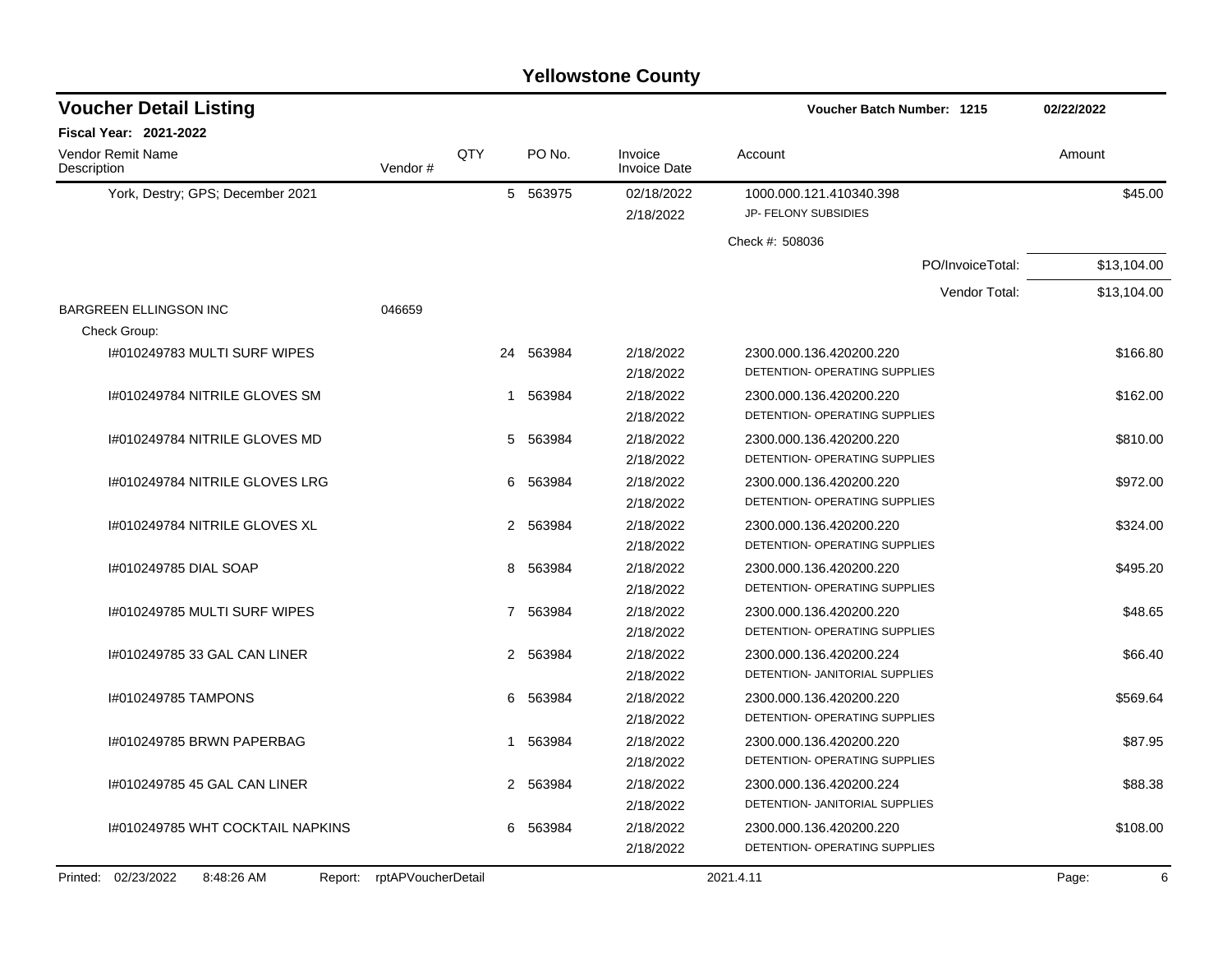| <b>Yellowstone County</b>                                                         |     |             |                                |                                                            |            |  |  |  |  |  |
|-----------------------------------------------------------------------------------|-----|-------------|--------------------------------|------------------------------------------------------------|------------|--|--|--|--|--|
| <b>Voucher Detail Listing</b>                                                     |     |             |                                | <b>Voucher Batch Number: 1215</b>                          | 02/22/2022 |  |  |  |  |  |
| Fiscal Year: 2021-2022                                                            |     |             |                                |                                                            |            |  |  |  |  |  |
| Vendor Remit Name<br>Description<br>Vendor#                                       | QTY | PO No.      | Invoice<br><b>Invoice Date</b> | Account                                                    | Amount     |  |  |  |  |  |
| I#010249785 TOILET PAPER                                                          |     | 26 563984   | 2/18/2022<br>2/18/2022         | 2300.000.136.420200.220<br>DETENTION- OPERATING SUPPLIES   | \$1,192.88 |  |  |  |  |  |
| I#010249785 FEM NAKINS                                                            |     | 9<br>563984 | 2/18/2022<br>2/18/2022         | 2300.000.136.420200.220<br>DETENTION- OPERATING SUPPLIES   | \$469.71   |  |  |  |  |  |
|                                                                                   |     |             |                                | Check #: 508037                                            |            |  |  |  |  |  |
|                                                                                   |     |             |                                | PO/InvoiceTotal:                                           | \$5,561.61 |  |  |  |  |  |
|                                                                                   |     |             |                                | Vendor Total:                                              | \$5,561.61 |  |  |  |  |  |
| <b>CAPITAL ONE</b>                                                                |     |             |                                |                                                            |            |  |  |  |  |  |
| Check Group:                                                                      |     |             |                                |                                                            |            |  |  |  |  |  |
| 1#646363 SAMS CLUB 1/21/22                                                        |     | 563992<br>1 | 02/18/2022<br>2/18/2022        | 2300.000.136.420200.220<br>DETENTION- OPERATING SUPPLIES   | \$372.14   |  |  |  |  |  |
| 1#646363 SAMS CLUB 2/2/22                                                         |     | 563992<br>1 | 02/18/2022                     | 2300.000.136.420200.220                                    | \$228.58   |  |  |  |  |  |
|                                                                                   |     |             | 2/18/2022                      | DETENTION- OPERATING SUPPLIES                              |            |  |  |  |  |  |
|                                                                                   |     |             |                                | Check #: 508038                                            |            |  |  |  |  |  |
|                                                                                   |     |             |                                | PO/InvoiceTotal:                                           | \$600.72   |  |  |  |  |  |
|                                                                                   |     |             |                                | Vendor Total:                                              | \$600.72   |  |  |  |  |  |
| CITY OF BILLINGS INFORMATION TECHNOLOGY<br>034515                                 |     |             |                                |                                                            |            |  |  |  |  |  |
| Check Group:                                                                      |     |             |                                |                                                            |            |  |  |  |  |  |
| 2/17/22; Annual maint. New World for 2 additional SO<br>licenses 11/1/21-10/31/22 |     | 563981<br>1 | 02/18/2022                     | 2300.000.135.420180.368                                    | \$1,197.00 |  |  |  |  |  |
|                                                                                   |     |             | 2/18/2022                      | MISC-SOFTWARE/HARDWARE                                     |            |  |  |  |  |  |
|                                                                                   |     |             |                                | Check #: 508039                                            |            |  |  |  |  |  |
|                                                                                   |     |             |                                | PO/InvoiceTotal:                                           | \$1,197.00 |  |  |  |  |  |
|                                                                                   |     |             |                                | Vendor Total:                                              | \$1,197.00 |  |  |  |  |  |
| DANA SAFETY SUPPLY INC                                                            |     |             |                                |                                                            |            |  |  |  |  |  |
| Check Group:<br>1#773581; Magnetic mic conversion kits                            |     | 25 563990   | 02/18/2022<br>2/18/2022        | 2300.000.132.420150.240<br>PATROL- REPAIR & MAINT SUPPLIES | \$887.81   |  |  |  |  |  |
|                                                                                   |     |             |                                | Check #: 508040                                            |            |  |  |  |  |  |
|                                                                                   |     |             |                                | PO/InvoiceTotal:                                           | \$887.81   |  |  |  |  |  |
| Report: rptAPVoucherDetail<br>Printed: 02/23/2022<br>8:48:26 AM                   |     |             |                                | 2021.4.11                                                  | Page:<br>7 |  |  |  |  |  |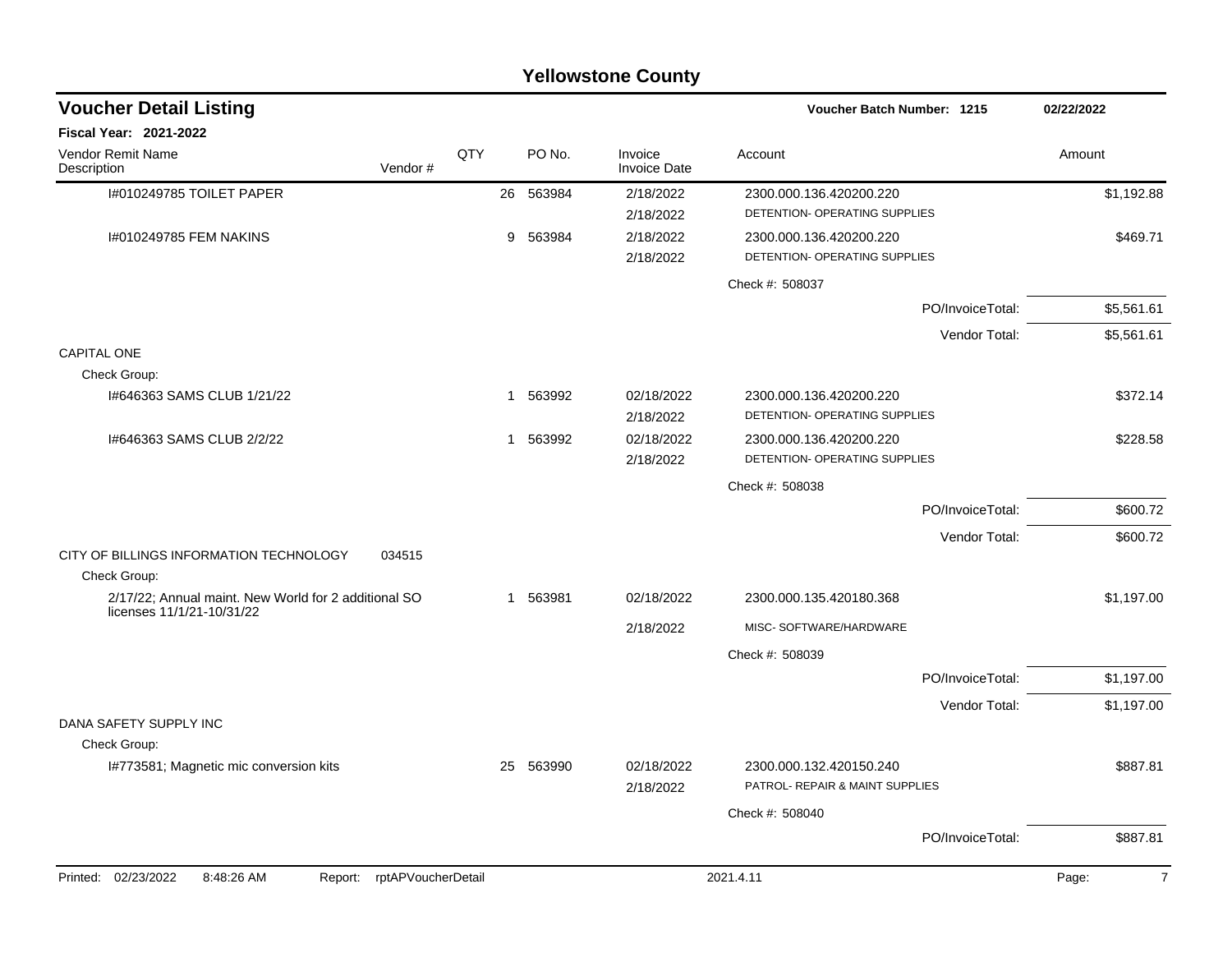| <b>Voucher Detail Listing</b>                                      |     |           |                                | <b>Voucher Batch Number: 1215</b>               | 02/22/2022 |
|--------------------------------------------------------------------|-----|-----------|--------------------------------|-------------------------------------------------|------------|
| <b>Fiscal Year: 2021-2022</b>                                      |     |           |                                |                                                 |            |
| <b>Vendor Remit Name</b><br>Vendor#<br>Description                 | QTY | PO No.    | Invoice<br><b>Invoice Date</b> | Account                                         | Amount     |
|                                                                    |     |           |                                | Vendor Total:                                   | \$887.81   |
| ENTERPRISE RENT A CAR.                                             |     |           |                                |                                                 |            |
| Check Group:                                                       |     |           |                                |                                                 |            |
| I#750048666991 A#63A6230 Rental 11/30/21-12/20/21<br>(Bodine)      |     | 1 563994  | 02/18/2022                     | 2391.000.428.420140.530                         | \$810.00   |
|                                                                    |     |           | 2/18/2022                      | LOCAL DRUG FORF- RENT/LEASE                     |            |
| I#750048730658 A#63A6230 Rental 11/19/21-12/19/21                  |     | 1 563994  | 02/18/2022                     | 2391.000.428.420140.530                         | \$810.00   |
| (Poe)                                                              |     |           | 2/18/2022                      | LOCAL DRUG FORF- RENT/LEASE                     |            |
| I#750048994403 A#63A6230 Rental 12/19/21-1/18/22                   | 1   | 563994    | 02/18/2022                     | 2391.000.428.420140.530                         | \$810.00   |
| (Poe)                                                              |     |           | 2/18/2022                      | LOCAL DRUG FORF- RENT/LEASE                     |            |
| 1#750048994476 A#63A6230 Rental 12/20/21-1/29/22                   | 1   | 563994    | 02/18/2022                     | 2391.000.428.420140.530                         | \$810.00   |
| (Bodine)                                                           |     |           | 2/18/2022                      | LOCAL DRUG FORF- RENT/LEASE                     |            |
|                                                                    |     |           |                                | Check #: 508041                                 |            |
|                                                                    |     |           |                                | PO/InvoiceTotal:                                | \$3,240.00 |
|                                                                    |     |           |                                | Vendor Total:                                   | \$3,240.00 |
| <b>FRIEDEL LLC</b>                                                 |     |           |                                |                                                 |            |
| Check Group:                                                       |     |           |                                |                                                 |            |
| Aisenbrey, Austin; INV 30730; GPS; December 2021                   |     | 18 563993 | 02/18/2022                     | 1000.000.121.410340.398<br>JP- FELONY SUBSIDIES | \$162.00   |
|                                                                    |     |           | 2/18/2022                      |                                                 |            |
| Bosick, Isaiah; INV 30538; GPS; December 2021                      | 1   | 563993    | 02/18/2022<br>2/18/2022        | 1000.000.121.410340.398<br>JP- FELONY SUBSIDIES | \$9.00     |
|                                                                    |     |           |                                |                                                 |            |
| Cochrane, Edward; INV 30696; GPS; December 2021                    | 16  | 563993    | 02/18/2022<br>2/18/2022        | 1000.000.121.410340.398<br>JP- FELONY SUBSIDIES | \$144.00   |
| Cox, Travis; INV 30546; GPS; December 2021                         | 31  | 563993    | 02/18/2022                     | 1000.000.121.410340.398                         | \$279.00   |
|                                                                    |     |           | 2/18/2022                      | JP- FELONY SUBSIDIES                            |            |
| Crawford, Vaughn; INV 30547; GPS; December 2021                    | 31  | 563993    | 02/18/2022                     | 1000.000.121.410340.398                         | \$279.00   |
|                                                                    |     |           | 2/18/2022                      | JP- FELONY SUBSIDIES                            |            |
| Demontiney, McKayla; INV 30463; SCRAM; December<br>2021            | 31  | 563993    | 02/18/2022                     | 1000.000.121.410340.398                         | \$279.00   |
|                                                                    |     |           | 2/18/2022                      | JP- FELONY SUBSIDIES                            |            |
|                                                                    |     |           |                                |                                                 |            |
| Printed: 02/23/2022<br>8:48:26 AM<br>rptAPVoucherDetail<br>Report: |     |           |                                | 2021.4.11                                       | 8<br>Page: |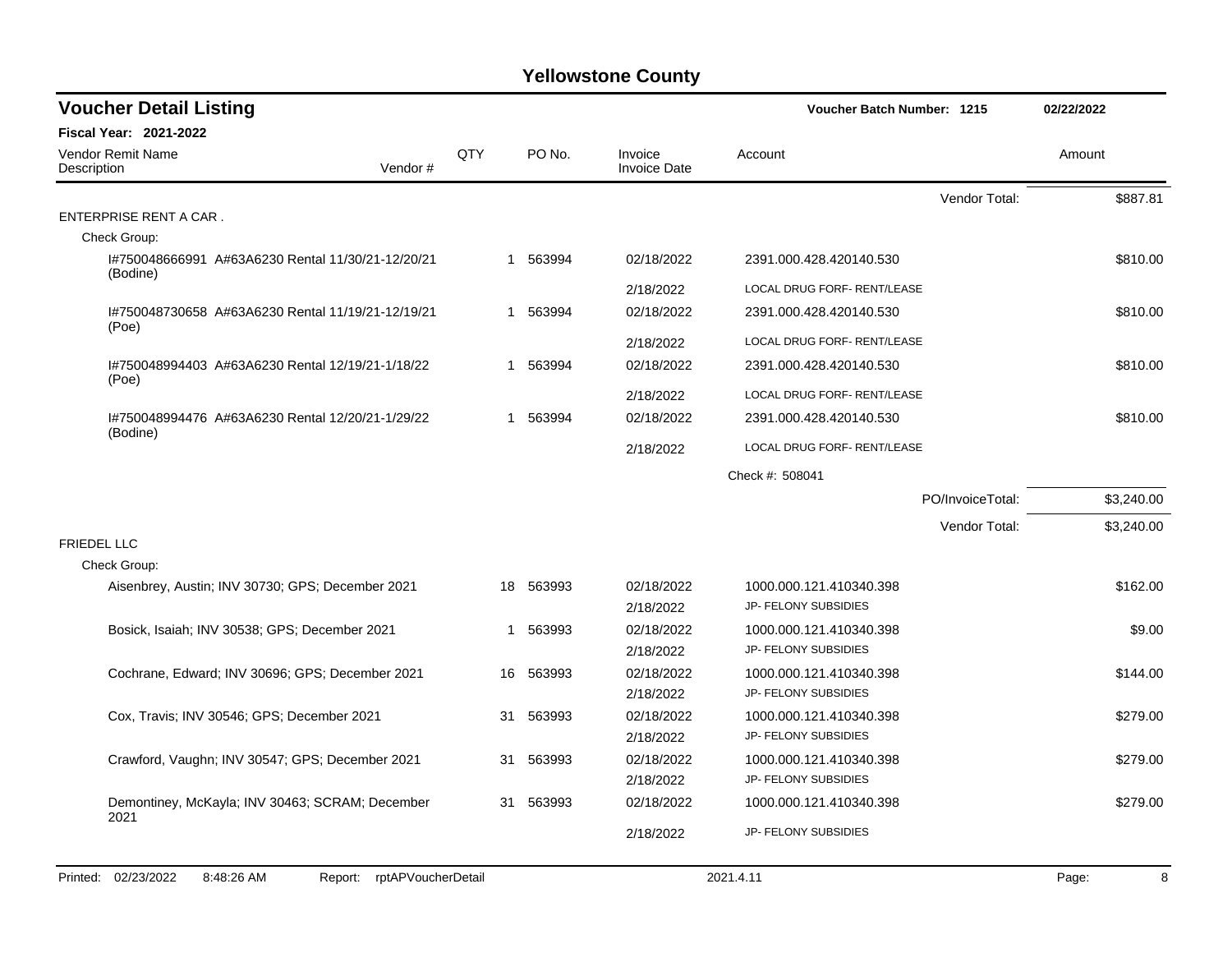| <b>Voucher Detail Listing</b>                             | Voucher Batch Number: 1215 | 02/22/2022  |                                |                         |          |
|-----------------------------------------------------------|----------------------------|-------------|--------------------------------|-------------------------|----------|
| <b>Fiscal Year: 2021-2022</b>                             |                            |             |                                |                         |          |
| <b>Vendor Remit Name</b><br>Description<br>Vendor#        | QTY                        | PO No.      | Invoice<br><b>Invoice Date</b> | Account                 | Amount   |
| Dupree, Raymond; INV 30550; GPS; December 2021            |                            | 31 563993   | 02/18/2022                     | 1000.000.121.410340.398 | \$279.00 |
|                                                           |                            |             | 2/18/2022                      | JP- FELONY SUBSIDIES    |          |
| Flippin, Lebron; INV 31131; GPS; December 2021            |                            | 563993<br>2 | 02/18/2022                     | 1000.000.121.410340.398 | \$18.00  |
|                                                           |                            |             | 2/18/2022                      | JP- FELONY SUBSIDIES    |          |
| Gustafson, Madelynn; INV 30554; GPS; December 2021        |                            | 31 563993   | 02/18/2022                     | 1000.000.121.410340.398 | \$279.00 |
|                                                           |                            |             | 2/18/2022                      | JP- FELONY SUBSIDIES    |          |
| Harasymczuk, Kristopher; INV 30693; GPS; December<br>2021 | 31                         | 563993      | 02/18/2022                     | 1000.000.121.410340.398 | \$279.00 |
|                                                           |                            |             | 2/18/2022                      | JP- FELONY SUBSIDIES    |          |
| Kautz, Jeffrey; INV 31120; GPS; December 2021             | 11                         | 563993      | 02/18/2022                     | 1000.000.121.410340.398 | \$99.00  |
|                                                           |                            |             | 2/18/2022                      | JP- FELONY SUBSIDIES    |          |
| Kuykendall, Bryan; INV 31093; SCRAM; December 2021        |                            | 22 563993   | 02/18/2022                     | 1000.000.121.410340.398 | \$198.00 |
|                                                           |                            |             | 2/18/2022                      | JP- FELONY SUBSIDIES    |          |
| Luhman, Keeven; INV 30683; GPS; December 2021             | 31                         | 563993      | 02/18/2022                     | 1000.000.121.410340.398 | \$279.00 |
|                                                           |                            |             | 2/18/2022                      | JP- FELONY SUBSIDIES    |          |
| Lujan, Edward; INV 30564; GPS; December 2021              |                            | 31 563993   | 02/18/2022                     | 1000.000.121.410340.398 | \$279.00 |
|                                                           |                            |             | 2/18/2022                      | JP- FELONY SUBSIDIES    |          |
| Montagne, Brandon; INV 31417; GPS; December 2021          |                            | 563993<br>1 | 02/18/2022                     | 1000.000.121.410340.398 | \$9.00   |
|                                                           |                            |             | 2/18/2022                      | JP- FELONY SUBSIDIES    |          |
| Pearson, Christopher; INV 30571; GPS; December 2021       | 31                         | 563993      | 02/18/2022                     | 1000.000.121.410340.398 | \$279.00 |
|                                                           |                            |             | 2/18/2022                      | JP- FELONY SUBSIDIES    |          |
| Spotted, Dalerion; INV 30540; Soberlink; December 2021    |                            | 1 563993    | 02/18/2022                     | 1000.000.121.410340.398 | \$9.00   |
|                                                           |                            |             | 2/18/2022                      | JP- FELONY SUBSIDIES    |          |
| Swoboda, Chad; INV 30925; GPS; December 2021              |                            | 31 563993   | 02/18/2022                     | 1000.000.121.410340.398 | \$279.00 |
|                                                           |                            |             | 2/18/2022                      | JP- FELONY SUBSIDIES    |          |
| Tobacco, Farah; INV 30695; GPS; December 2021             | 31                         | 563993      | 02/18/2022                     | 1000.000.121.410340.398 | \$279.00 |
|                                                           |                            |             | 2/18/2022                      | JP- FELONY SUBSIDIES    |          |
| Walks, Vanetta; INV 31133; GPS; December 2021             |                            | 2 563993    | 02/18/2022                     | 1000.000.121.410340.398 | \$18.00  |
|                                                           |                            |             | 2/18/2022                      | JP- FELONY SUBSIDIES    |          |
| White, Malicai; INV 30462; GPS; December 2021             | 31                         | 563993      | 02/18/2022                     | 1000.000.121.410340.398 | \$279.00 |
|                                                           |                            |             | 2/18/2022                      | JP- FELONY SUBSIDIES    |          |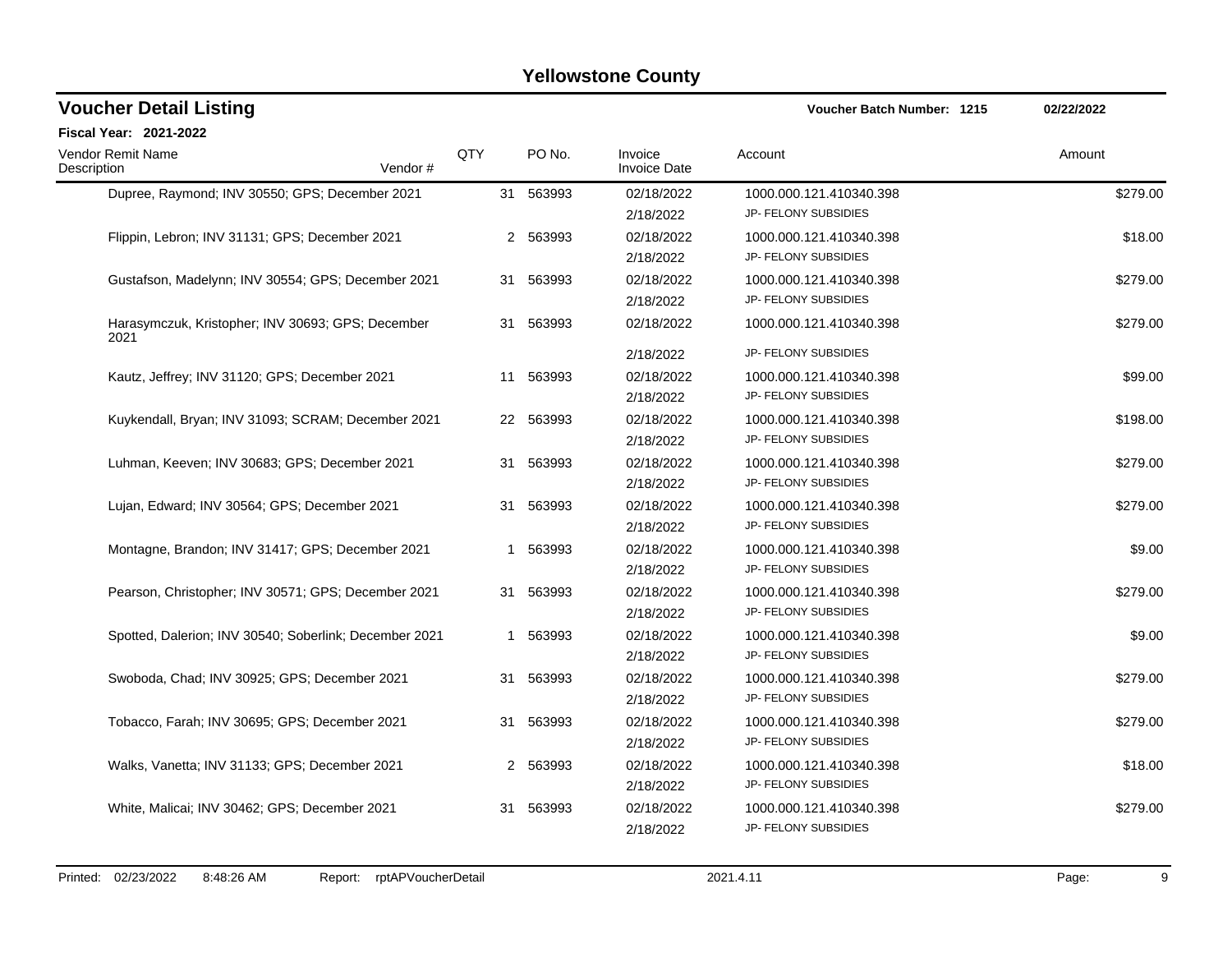| <b>Voucher Detail Listing</b>                                                                                 |            |   | Voucher Batch Number: 1215 |                                | 02/22/2022                                            |                  |              |
|---------------------------------------------------------------------------------------------------------------|------------|---|----------------------------|--------------------------------|-------------------------------------------------------|------------------|--------------|
| Fiscal Year: 2021-2022                                                                                        |            |   |                            |                                |                                                       |                  |              |
| <b>Vendor Remit Name</b><br>Vendor#<br>Description                                                            | <b>QTY</b> |   | PO No.                     | Invoice<br><b>Invoice Date</b> | Account                                               |                  | Amount       |
| Whiting, Kyle; INV 30468; GPS; December 2021                                                                  |            |   | 31 563993                  | 02/18/2022                     | 1000.000.121.410340.398                               |                  | \$279.00     |
|                                                                                                               |            |   |                            | 2/18/2022                      | JP- FELONY SUBSIDIES                                  |                  |              |
| Willett, Ryan; INV 30583; GPS; December 2021                                                                  |            |   | 31 563993                  | 02/18/2022                     | 1000.000.121.410340.398                               |                  | \$279.00     |
|                                                                                                               |            |   |                            | 2/18/2022                      | JP- FELONY SUBSIDIES                                  |                  |              |
|                                                                                                               |            |   |                            |                                | Check #: 508042                                       |                  |              |
|                                                                                                               |            |   |                            |                                |                                                       | PO/InvoiceTotal: | \$4,572.00   |
|                                                                                                               |            |   |                            |                                |                                                       | Vendor Total:    | \$4,572.00   |
| <b>GRAPHIC IMPRINTS</b>                                                                                       |            |   |                            |                                |                                                       |                  |              |
| Check Group:                                                                                                  |            |   |                            |                                |                                                       |                  |              |
| I#N96263: Clothing for civil new hire DB. (4) LS shirts and<br>(4) SS shirts.                                 |            |   | 1 563985                   | 02/18/2022                     | 2300.000.130.420110.226                               |                  | \$320.00     |
|                                                                                                               |            |   |                            | 2/18/2022                      | ADMIN- CLOTHING & UNIFORMS                            |                  |              |
|                                                                                                               |            |   |                            |                                | Check #: 508043                                       |                  |              |
|                                                                                                               |            |   |                            |                                |                                                       | PO/InvoiceTotal: | \$320.00     |
|                                                                                                               |            |   |                            |                                |                                                       | Vendor Total:    | \$320.00     |
| HALLIDAY, WATKINS & MANN, PC                                                                                  |            |   |                            |                                |                                                       |                  |              |
| Check Group:                                                                                                  |            |   |                            |                                |                                                       |                  |              |
| Sale Proceeds DV 20 1303<br>#21003356 Quicken Loans v. Dick #20222789 - Cosgrove<br>Industries LLC A101-98969 |            | 1 | 563986                     | 02/18/2022                     | 7151.000.000.021250.000                               |                  | \$115,500.00 |
|                                                                                                               |            |   |                            | 2/18/2022                      | SHERIFF WRITS & NOTICES DUE TO OTHERS                 |                  |              |
|                                                                                                               |            |   |                            |                                | Check #: 508044                                       |                  |              |
|                                                                                                               |            |   |                            |                                |                                                       | PO/InvoiceTotal: | \$115,500.00 |
|                                                                                                               |            |   |                            |                                |                                                       | Vendor Total:    | \$115,500.00 |
| <b>HEIGHTS FAMILY FUNERAL HOME &amp; CREMATORY</b>                                                            |            |   |                            |                                |                                                       |                  |              |
| Check Group:                                                                                                  |            |   |                            |                                |                                                       |                  |              |
| 2/15/22; Removal (A.M.)                                                                                       |            |   | 1 563991                   | 02/18/2022<br>2/18/2022        | 2300.000.126.420800.202<br>CORONER- EXPENSE OF INVEST |                  | \$300.00     |
| 2/10/22; Removal (M.A.)                                                                                       |            |   | 1 563991                   | 02/18/2022                     | 2300.000.126.420800.202                               |                  | \$300.00     |
|                                                                                                               |            |   |                            | 2/18/2022                      | CORONER- EXPENSE OF INVEST                            |                  |              |
|                                                                                                               |            |   |                            |                                | Check #: 508045                                       |                  |              |
|                                                                                                               |            |   |                            |                                |                                                       |                  |              |
| rptAPVoucherDetail<br>Printed: 02/23/2022<br>8:48:26 AM<br>Report:                                            |            |   |                            |                                | 2021.4.11                                             |                  | Page:<br>10  |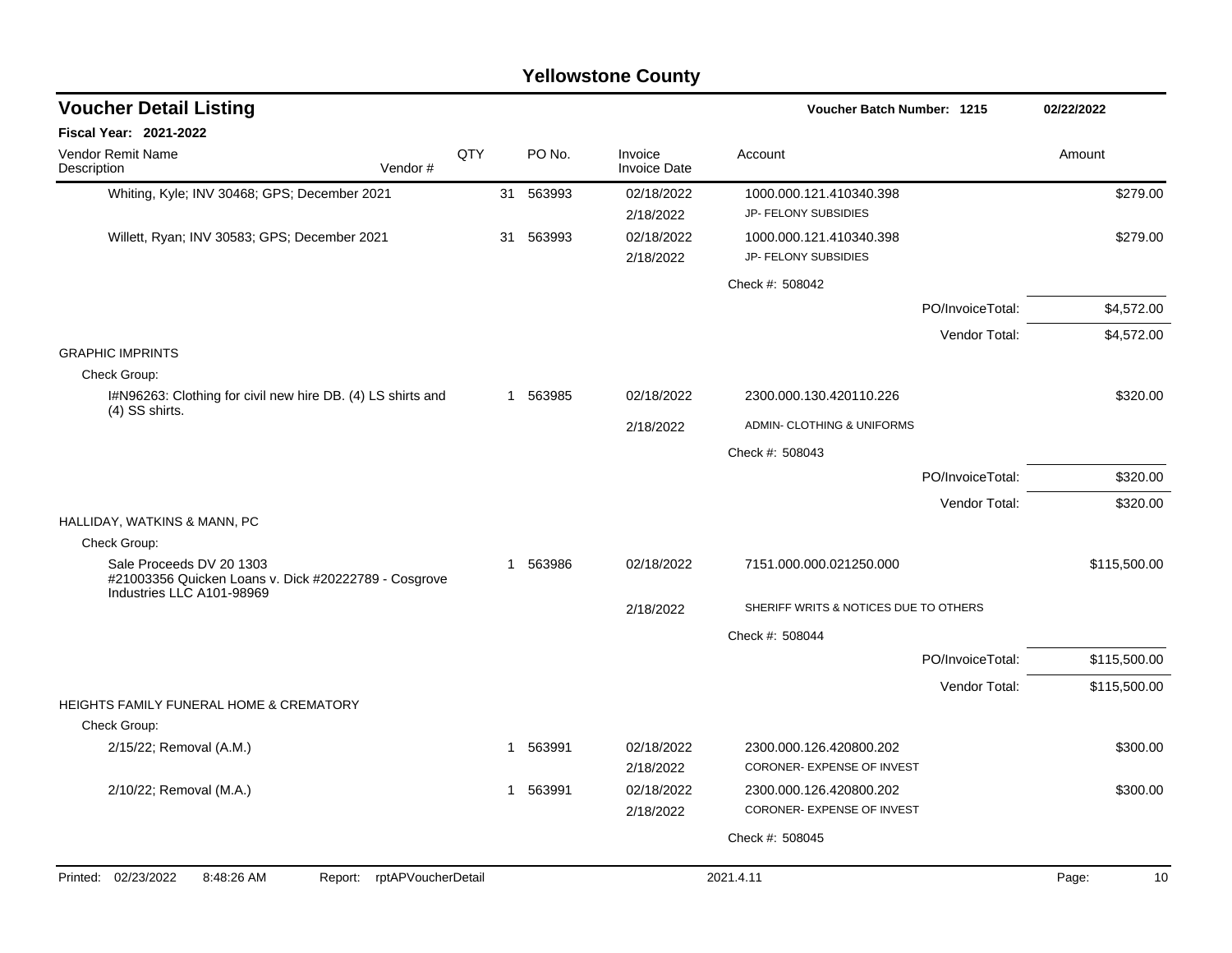| <b>Voucher Detail Listing</b>                                                             |         |     |              |                                | Voucher Batch Number: 1215            |                  | 02/22/2022  |
|-------------------------------------------------------------------------------------------|---------|-----|--------------|--------------------------------|---------------------------------------|------------------|-------------|
| <b>Fiscal Year: 2021-2022</b>                                                             |         |     |              |                                |                                       |                  |             |
| Vendor Remit Name<br>Description                                                          | Vendor# | QTY | PO No.       | Invoice<br><b>Invoice Date</b> | Account                               |                  | Amount      |
|                                                                                           |         |     |              |                                |                                       | PO/InvoiceTotal: | \$600.00    |
|                                                                                           |         |     |              |                                |                                       | Vendor Total:    | \$600.00    |
| LUNDBERG & ASSOCIATES P.C.<br>Check Group:                                                |         |     |              |                                |                                       |                  |             |
| Writ DV 21 0742                                                                           |         |     | 563999<br>-1 | 02/18/2022                     | 7151.000.000.021250.000               |                  | \$3,689.66  |
| #21003206 Apex Bank v. Stella-Estevez Ck. #1437925 -<br>Advanced Care Hospital A101-98857 |         |     |              |                                |                                       |                  |             |
|                                                                                           |         |     |              | 2/18/2022                      | SHERIFF WRITS & NOTICES DUE TO OTHERS |                  |             |
|                                                                                           |         |     |              |                                | Check #: 508046                       |                  |             |
|                                                                                           |         |     |              |                                |                                       | PO/InvoiceTotal: | \$3,689.66  |
|                                                                                           |         |     |              |                                |                                       | Vendor Total:    | \$3,689.66  |
| <b>MARK THOMAS CO.</b><br>Check Group:                                                    |         |     |              |                                |                                       |                  |             |
| I#00356929; body shrouds                                                                  |         |     | 1 563996     | 02/18/2022                     | 2300.000.126.420800.202               |                  | \$324.00    |
|                                                                                           |         |     |              | 2/18/2022                      | CORONER- EXPENSE OF INVEST            |                  |             |
|                                                                                           |         |     |              |                                | Check #: 508047                       |                  |             |
|                                                                                           |         |     |              |                                |                                       | PO/InvoiceTotal: | \$324.00    |
|                                                                                           |         |     |              |                                |                                       | Vendor Total:    | \$324.00    |
| MICHELOTTI-SAWYERS MORTUARY<br>004190                                                     |         |     |              |                                |                                       |                  |             |
| Check Group:<br>Case ID#T22007; removal 2/6/22 (J.W.)                                     |         |     | 1 563977     | 02/18/2022                     | 2300.000.126.420800.202               |                  | \$300.00    |
|                                                                                           |         |     |              | 2/18/2022                      | CORONER- EXPENSE OF INVEST            |                  |             |
|                                                                                           |         |     |              |                                | Check #: 508048                       |                  |             |
|                                                                                           |         |     |              |                                |                                       | PO/InvoiceTotal: | \$300.00    |
|                                                                                           |         |     |              |                                |                                       | Vendor Total:    | \$300.00    |
| MONTANA MOBILE DOCUMENT SHREDDING INC                                                     |         |     |              |                                |                                       |                  |             |
| Check Group:<br>1#65544 MOBIL DOC SHREDDING 2/16/22                                       |         |     | 563989<br>1  | 02/18/2022                     | 2300.000.135.420180.399               |                  | \$108.00    |
|                                                                                           |         |     |              | 2/18/2022                      | MISC- CONTRACT SERVICE                |                  |             |
|                                                                                           |         |     |              |                                | Check #: 508049                       |                  |             |
|                                                                                           |         |     |              |                                |                                       |                  |             |
| Printed: 02/23/2022<br>8:48:26 AM<br>Report: rptAPVoucherDetail                           |         |     |              |                                | 2021.4.11                             |                  | Page:<br>11 |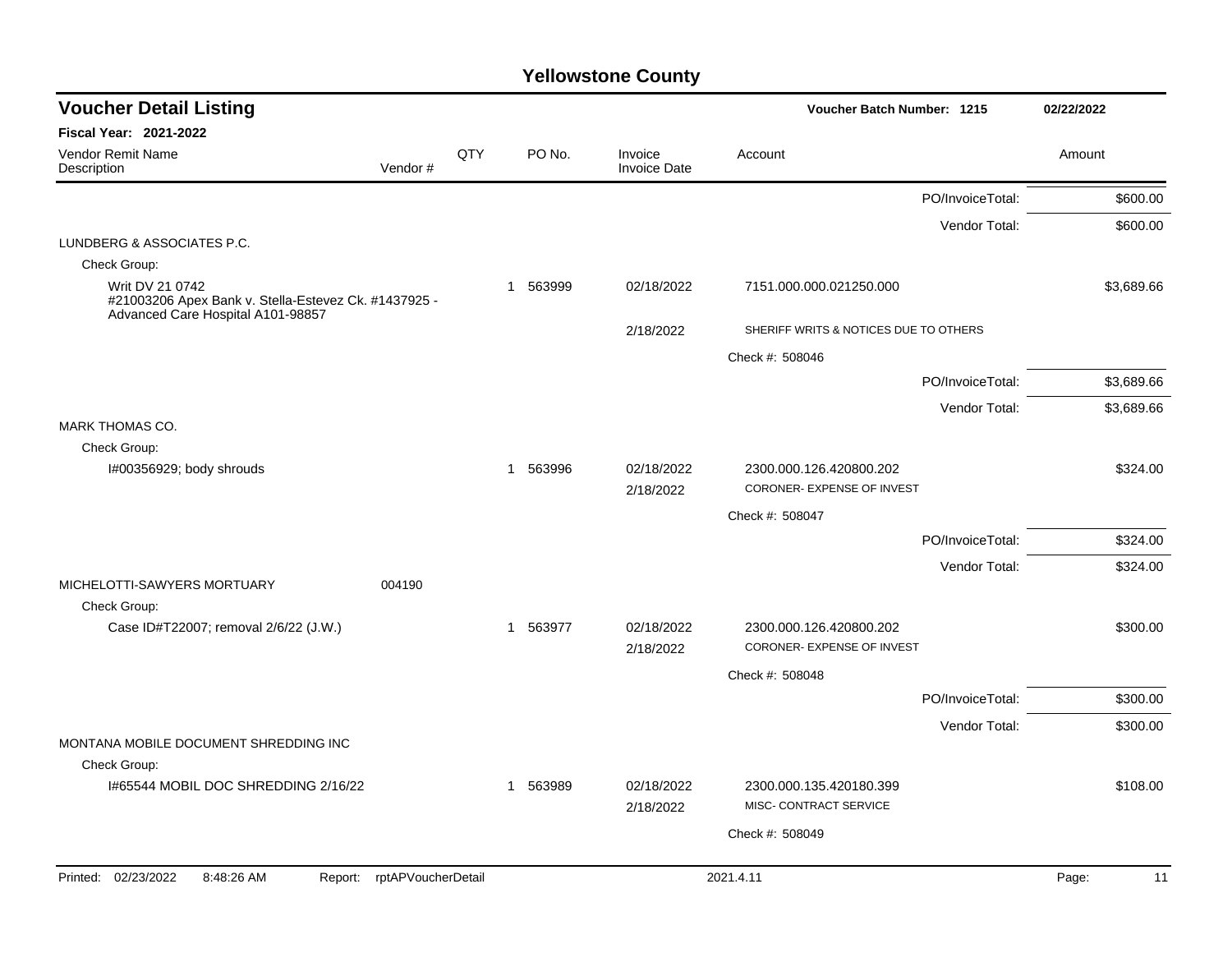| <b>Voucher Detail Listing</b>                             |                            |     |             |                                | Voucher Batch Number: 1215                         |                  | 02/22/2022  |
|-----------------------------------------------------------|----------------------------|-----|-------------|--------------------------------|----------------------------------------------------|------------------|-------------|
| <b>Fiscal Year: 2021-2022</b>                             |                            |     |             |                                |                                                    |                  |             |
| Vendor Remit Name<br>Description                          | Vendor#                    | QTY | PO No.      | Invoice<br><b>Invoice Date</b> | Account                                            |                  | Amount      |
|                                                           |                            |     |             |                                |                                                    | PO/InvoiceTotal: | \$108.00    |
|                                                           |                            |     |             |                                |                                                    | Vendor Total:    | \$108.00    |
| NORTHWESTERN ENERGY<br>Check Group:                       | 045035                     |     |             |                                |                                                    |                  |             |
| A#0814719-1; Svc. evid. bldg. 1/11/22                     |                            |     | 563983<br>1 | 2/18/2022<br>2/18/2022         | 2300.000.131.420140.341<br>DETECTIVES- ELECTRICITY |                  | \$355.03    |
|                                                           |                            |     |             |                                | Check #: 508050                                    |                  |             |
|                                                           |                            |     |             |                                |                                                    | PO/InvoiceTotal: | \$355.03    |
|                                                           |                            |     |             |                                |                                                    | Vendor Total:    | \$355.03    |
| PUBLIC UTILITIES<br>Check Group:                          | 005150                     |     |             |                                |                                                    |                  |             |
| A#241023 Payne bldg. 2/10/22                              |                            |     | 1 563978    | 2/18/2022<br>2/18/2022         | 2300.000.135.420180.342<br><b>MISC-WATER</b>       |                  | \$64.06     |
|                                                           |                            |     |             |                                | Check #: 508051                                    |                  |             |
|                                                           |                            |     |             |                                |                                                    | PO/InvoiceTotal: | \$64.06     |
|                                                           |                            |     |             |                                |                                                    | Vendor Total:    | \$64.06     |
| QUESENBERRY, BILL<br>Check Group:                         |                            |     |             |                                |                                                    |                  |             |
| 2/14/22; Fuel reimbursement to retrieve wrecked transport |                            |     | 1 564001    | 02/18/2022                     | 2300.000.136.420200.231                            |                  | \$73.50     |
| car in Judith Gap, MT                                     |                            |     |             | 2/18/2022                      | DETENTION- GAS/OIL/GREASE                          |                  |             |
|                                                           |                            |     |             |                                | Check #: 508052                                    |                  |             |
|                                                           |                            |     |             |                                |                                                    | PO/InvoiceTotal: | \$73.50     |
|                                                           |                            |     |             |                                |                                                    | Vendor Total:    | \$73.50     |
| RICH'S MODERN FLOORING<br>Check Group:                    | 035414                     |     |             |                                |                                                    |                  |             |
| I#CG204031; Replace flooring at shooting range house      |                            |     | 1 563982    | 02/18/2022<br>2/18/2022        | 2300.000.135.420180.362<br>MISC-MAINT & REPAIRS    |                  | \$1,525.65  |
|                                                           |                            |     |             |                                | Check #: 508053                                    |                  |             |
|                                                           |                            |     |             |                                |                                                    | PO/InvoiceTotal: | \$1,525.65  |
| Printed: 02/23/2022<br>8:48:26 AM                         | Report: rptAPVoucherDetail |     |             |                                | 2021.4.11                                          |                  | 12<br>Page: |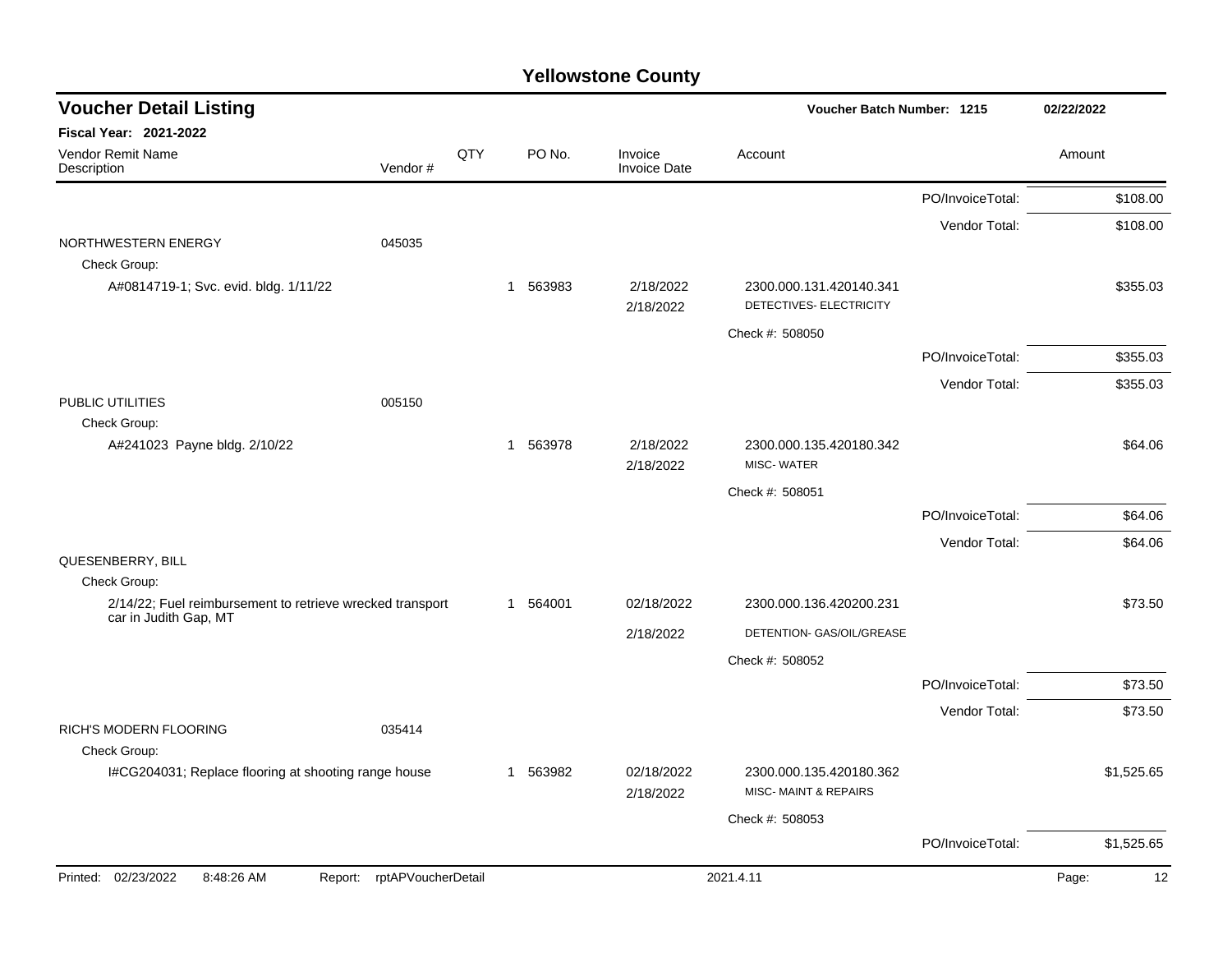| <b>Fiscal Year: 2021-2022</b>                                                                                                                       |            |
|-----------------------------------------------------------------------------------------------------------------------------------------------------|------------|
|                                                                                                                                                     |            |
| <b>Vendor Remit Name</b><br>QTY<br>PO No.<br>Invoice<br>Account<br>Amount<br>Vendor#<br><b>Invoice Date</b><br>Description                          |            |
| Vendor Total:                                                                                                                                       | \$1,525.65 |
| 005310<br>RIMROCK FOUNDATION                                                                                                                        |            |
| Check Group:                                                                                                                                        |            |
| I#YC20220216: Return to work psych eval for JL<br>1 564002<br>02/18/2022<br>2300.000.130.420110.351<br>ADMIN- MEDICAL & PYSCH SERVICES<br>2/18/2022 | \$295.00   |
| Check #: 508054                                                                                                                                     |            |
| PO/InvoiceTotal:                                                                                                                                    | \$295.00   |
| Vendor Total:                                                                                                                                       | \$295.00   |
| SAYE, PAULA                                                                                                                                         |            |
| Check Group:                                                                                                                                        |            |
| <b>Writ DR 17 06</b><br>563995<br>02/18/2022<br>7151.000.000.021250.000<br>1<br>#21003508 Easley v. Easley Ck. #77394 - S Bar S                     | \$324.34   |
| A101-98968<br>SHERIFF WRITS & NOTICES DUE TO OTHERS<br>2/18/2022                                                                                    |            |
| Check #: 508055                                                                                                                                     |            |
| PO/InvoiceTotal:                                                                                                                                    | \$324.34   |
| Vendor Total:                                                                                                                                       | \$324.34   |
| <b>WALLIS, MONTY</b><br>006317                                                                                                                      |            |
| Check Group:                                                                                                                                        |            |
| 2/3/22; Reimb. conversion of 35mm color negatives to CD -<br>1 563980<br>02/18/2022<br>2300.000.131.420140.229<br>case #78-73271                    | \$184.00   |
| OPERATING SUPPLIES-COLD CASE UNIT<br>2/18/2022                                                                                                      |            |
| Check #: 508056                                                                                                                                     |            |
| PO/InvoiceTotal:                                                                                                                                    | \$184.00   |
| Vendor Total:                                                                                                                                       | \$184.00   |
| <b>WILKERSON &amp; WILKERSON</b>                                                                                                                    |            |
| Check Group: S                                                                                                                                      |            |
| Writ DV 21 0525<br>563997<br>02/18/2022<br>7151.000.000.021250.000<br>1<br>#22000019 RMRS v. Koch Ck. #35738208 - Genex<br>Hawkeye West A101-98858  | \$314.67   |
| SHERIFF WRITS & NOTICES DUE TO OTHERS<br>2/18/2022                                                                                                  |            |
| Check #: 508058                                                                                                                                     |            |
| Printed: 02/23/2022<br>8:48:26 AM<br>rptAPVoucherDetail<br>2021.4.11<br>Page:<br>Report:                                                            | 13         |